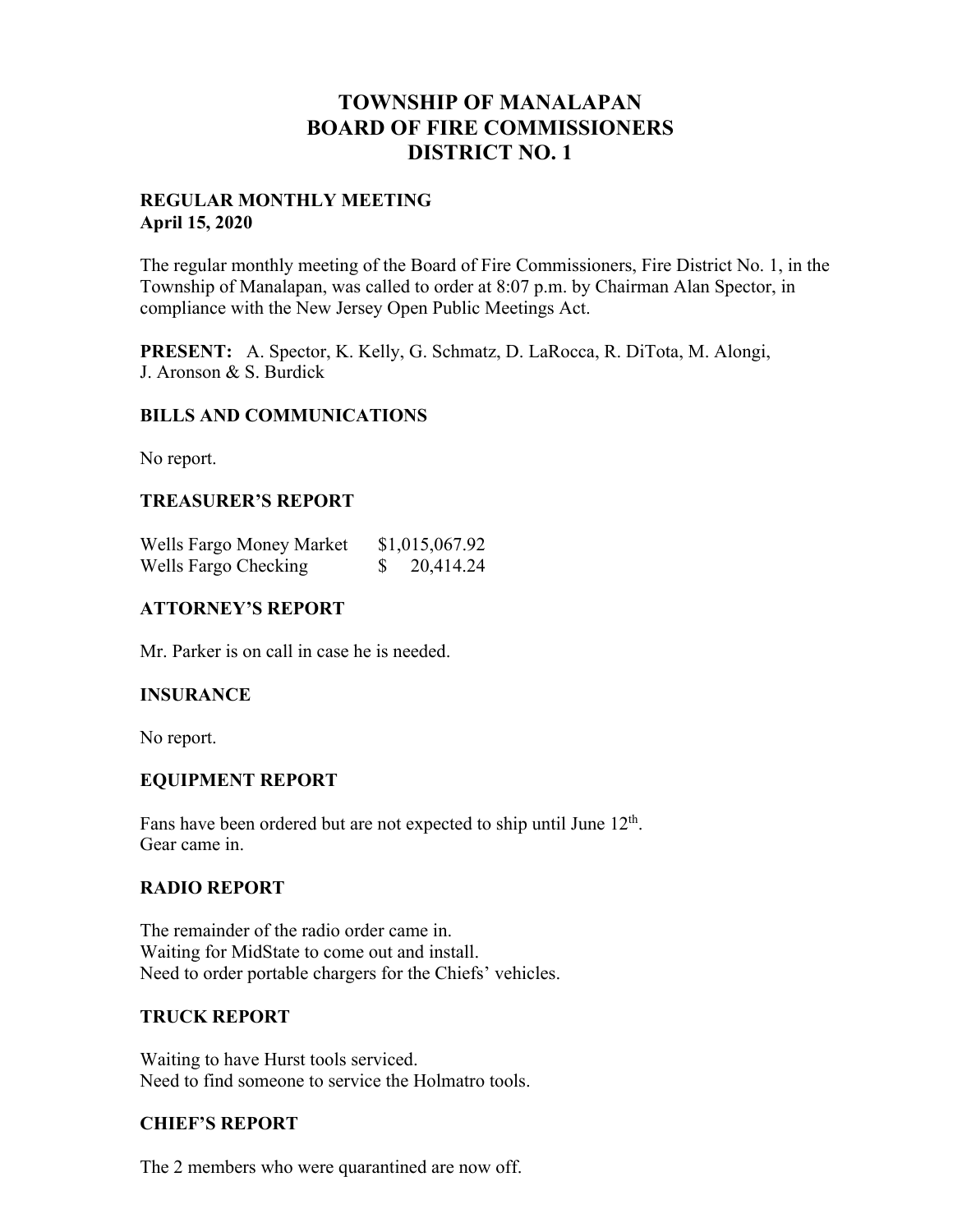Mike Alongi has been working on color-coding all the tool bags. Doing virtual training. 26-1-90 was brought to Fire & Safety for mounting and to check out the water leaks in the compartments.

# **MEMBERSHIP REPORT**

No report.

# **ASSOCIATION REPORT**

Getting quotes to replace the  $3<sup>rd</sup>$  a/c unit/furnace at Main House. Would like to upgrade the surveillance system at the Satellite. Getting quotes for the radio room renovation.

## **TRUSTEES' REPORT**

No report.

# **OLD BUSINESS**

See attached.

# **NEW BUSINESS**

Commissioner Schmatz made a motion to pay all vouchers; this was seconded by Commissioner Kelly. All voted aye.

Commissioner Spector made a motion not to exceed \$300 to purchase miscellaneous tools from Home Depot for 26-1-90; this was seconded by Commissioner Kelly.

Commissioner Spector made a motion for \$2,600 for ServPro to do an emergency decon of both firehouses and all vehicles due to exposure; this was seconded by Commissioner Kelly.

Commissioner Schmatz made a motion for \$645 for 2 DeWalt gang chargers and batteries; this was seconded by Commissioner Kelly.

Commissioner Schmatz made a motion not to exceed \$1,000 to make all electrical bags uniform; this was seconded by Commissioner Kelly.

Commissioner Schmatz made a motion for \$1,800 to purchase 6 Gemptor belts; this was seconded by Commissioner Kelly.

Commissioner LaRocca made a motion for \$9,300 to upgrade the surveillance system at the Satellite; this was seconded by Commissioner Kelly.

Commissioner LaRocca made a motion for \$1,050 to purchase portable chargers for the Chiefs' vehicles; this was seconded by Commissioner Kelly.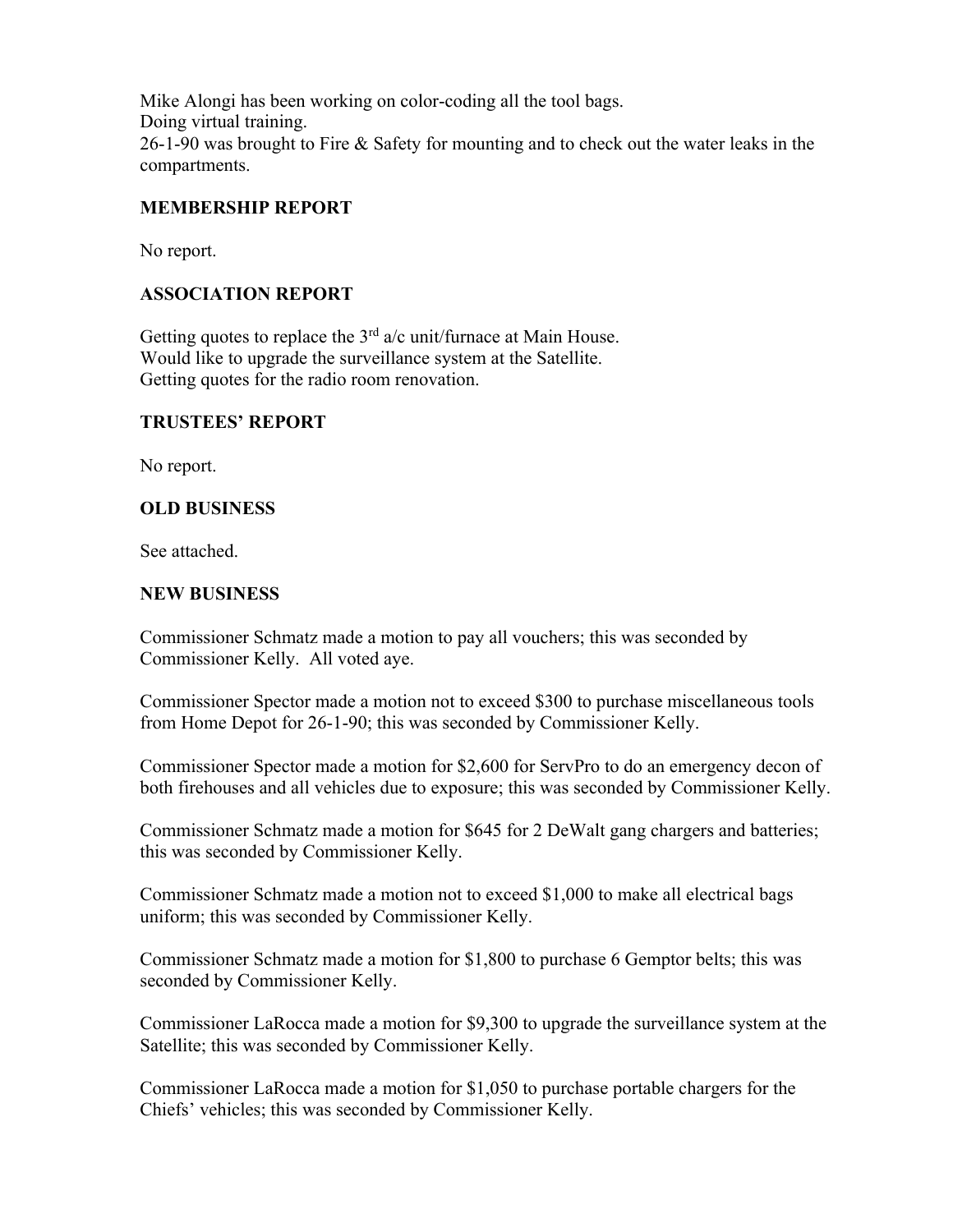Meeting opened to the public at 8:39 p.m.

A motion was made by Commissioner Spector to adjourn; it was seconded by Commissioner Kelly and all voted aye.

Meeting adjourned at 8:41 p.m.

 Respectfully submitted, Kenneth Kelly, Clerk